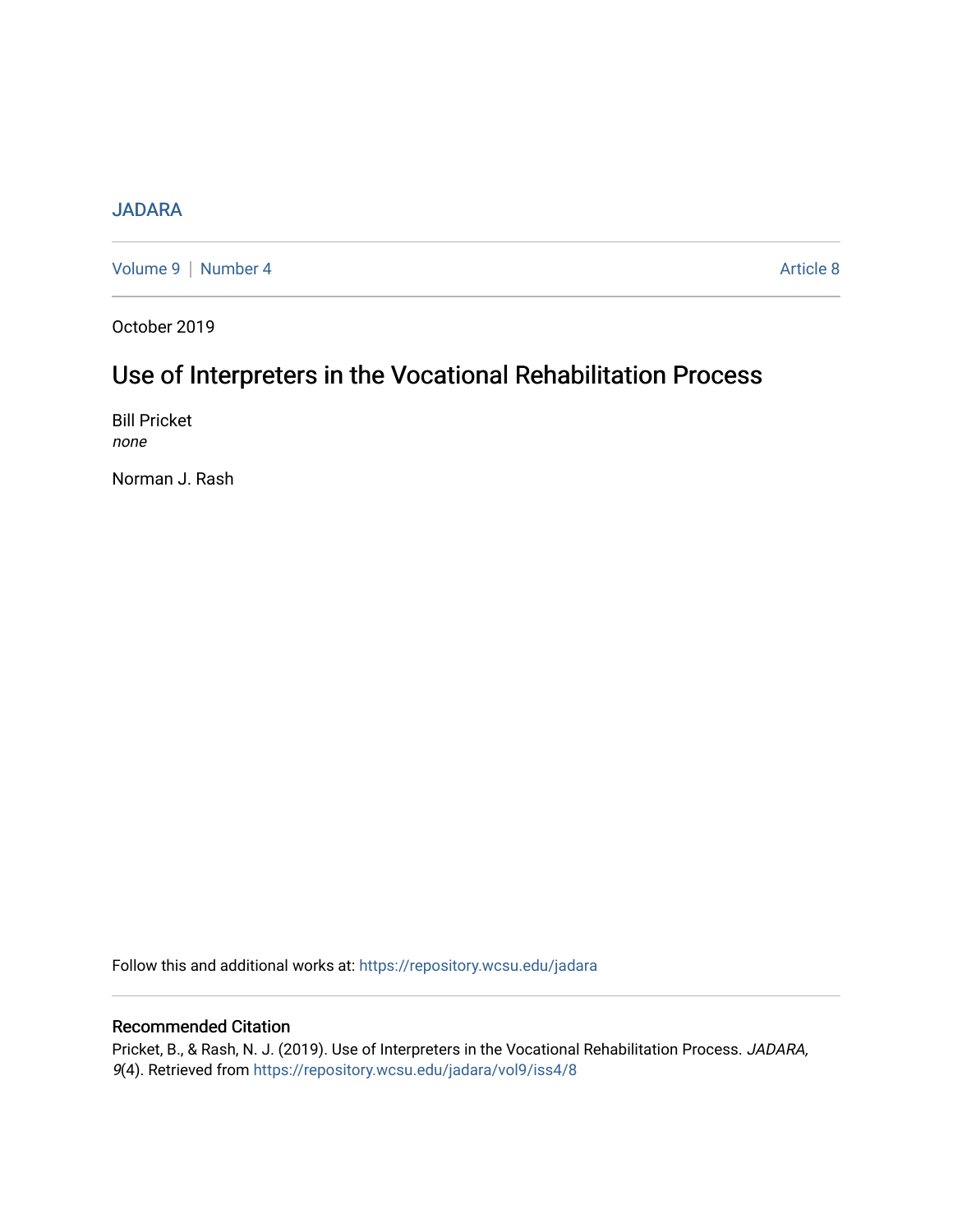Ill

# USE OF INTERPRETERS IN THE VOCATIONAL REHABILITATION PROCESS

Leader: Bill Pricket

۱a

Ь

Recorder: Norman J. Rash

Charge: To define problems and make recommendations related to effective utilization of interpreters in the Vocational Rehabilitation process.

#### INTRODUCTION

The National Interpreter Training Consortium (NITC) is currently in its first year of operation. It is nationwide in operation and has as its purposes to:

- 1. Upgrade interpreter skills;
- 2. Develop ongoing interpreter training programs;
- 3. Develop training programs for interpreters for "low-verbal" deaf persons;
- 4. Train interpreter trainers;
- 5. Educate deaf persons in how to use an interpreter (cooperative program with the National Association of the Deaf).

At least three states (California, Connecticut, and New York) have estab lished, or are in the process of doing so, coordination of interpreter services through state or private agencies. These services are intended to improve services for deaf people and agencies through a program whereby requests for interpreter services will become a centralized operation.

#### PROBLEMS

As should be anticipated, almost all of the problems which where indentified had to do with the various aspects of interpreting. Seventeen specific pro blems were identified and were generally common during each of the different discussions. In addition, two other problem areas, not specific to interpreting, were identified (18 and 19) and are incorporated in this report because of the number of SCD's who expressed concern.

1. Most states indicated that there are difficulties in developing an Interpre ter's Fee Schedule which compensates for skill level, certification vs. noncertification, and difficulty of interpreting situation.

2. Obtaining competent interpreters when they are needed is a major prob lem especially in rural areas.

3. Many SCDs felt that their State RID Giapters need help in improving their effectiveness as resources for identification and evaluation of interpreters.

11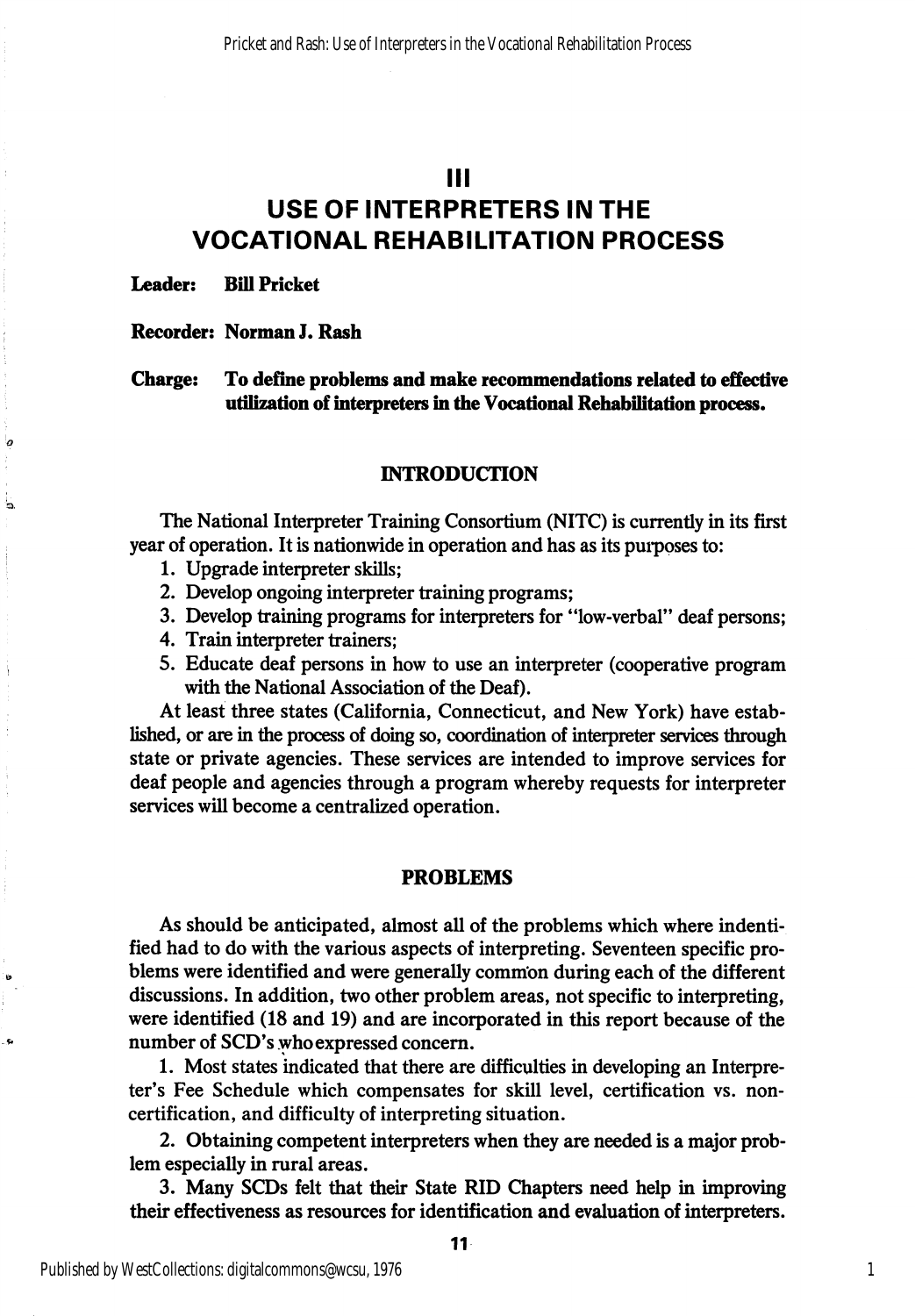4. Evaluating the skill level of an interpreter seems to be a responsibility for which no satisfactory solution is apparent.

5. The SCD's feel that many general counselors are not using interpreters when there is an obvious need for one. This problem is of great concern if imple mentation if the IWRP is to be realized.

6. The growing need for interpreters versus the availability of case service monies presents a problem which should be a concern of agency administrators.

7. There is no generally accepted document for use by the agencies which spells out performance criteria and expectations for an interpreter to follow when hired or contracted.

8. How do we justify the provision of one-to-one interpreting for long-term training programs for the deaf (four year college)?

9. How do we deal with job security for interpreters? Most interpreting is short-term, intermittent, contractual work with no Social Security, medical coverage or retirement benefits.

10. Many workshops are inadequate for/or resistive to serving the low fun ctioning deaf person. The use of an interpreter in this type of setting does not really meet the client's needs in too many instances.

11. RID certification of interpreters has not solved our problems. Some good interpreters do not wish to be RID certified for various reasons. There are also problems with the preparation and certification process.

12. There have been situations in which an intrpreter did not respect the confidential aspects of a client's case. This happens in the community and sometimes "in-house" in casual conversational or "gossip" situations.

13. There are many classes in manual communication being taught by in dividuals with little or no apparent qualification as instructors.

14. Who has the legal responsibility for interpreter services in postsecondary education settings? The burden has fallen on the Vocational Rehabilitation agency. It is felt that the colleges and universities must assume at least some re sponsibility for providing the necessary supportive services needed for the ed ucation of the deaf client.

15. Many deaf individuals do not know when or how to use an interpreter.

16. There are very few interpreters skilled in working with the very low ver bal deaf client or the foreign bom deaf person.

17. Many first line supervisors do not understand the need for using inter preters.

18. Many SCD's are not completely sold on the concept of Regional Centers for low functioning deaf clients at this time. The concern centers around the follow-up services once the client leaves the center. The individual may have adjusted to the center program, but will this transfer over to his retum to his former environment?

19. Some RCD's are sponsoring deaf clients in out-of-state training settings for 1 or 2 semesters, then telling the client to apply locally. No contact is made with the local office with information or to ascertain whether they have the means to take over the case.

P

P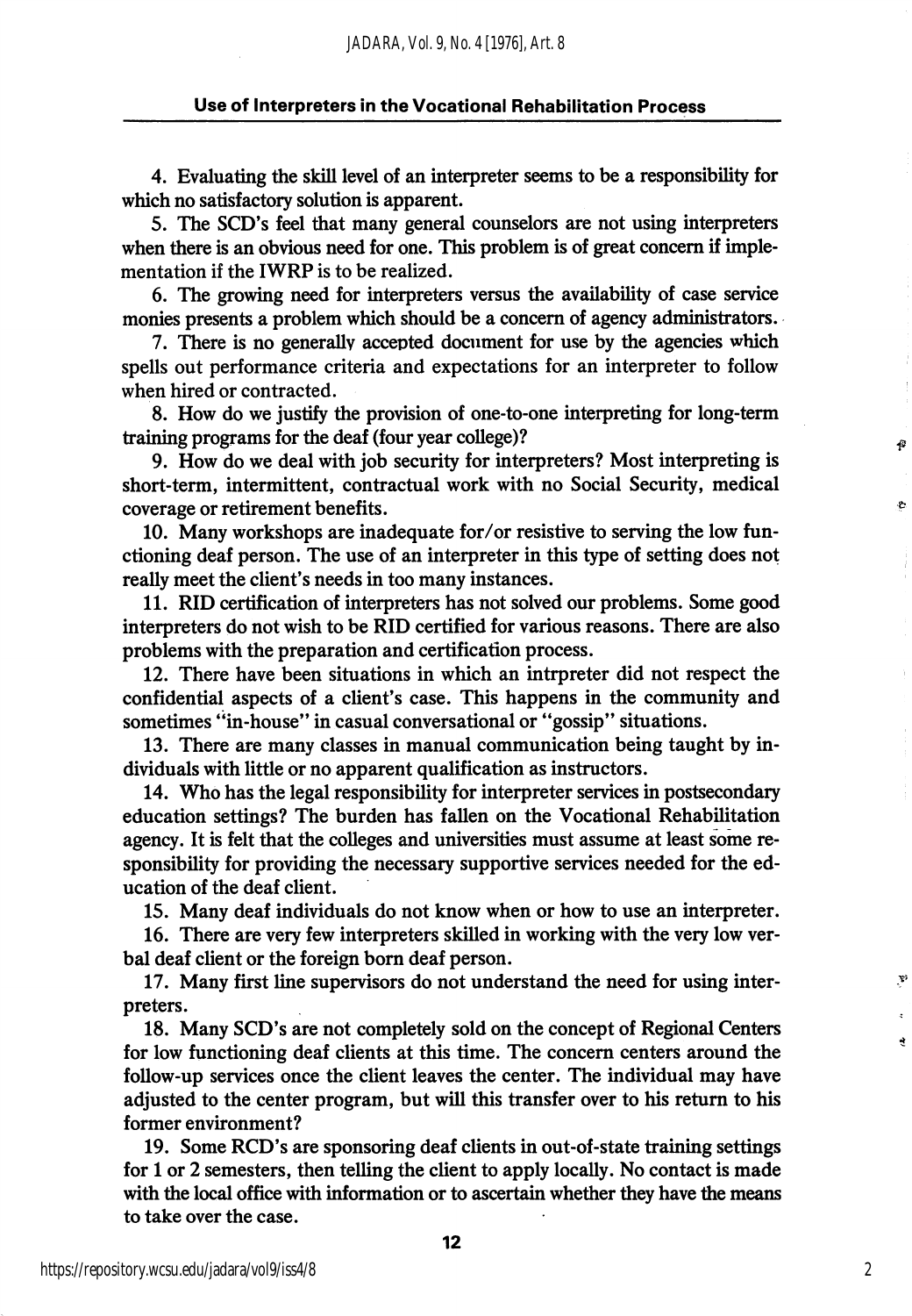## RECOMMENDATIONS

1. Explore funding resources (e.g., Innovation and Expansion Grant mon ies) and potential legislation to establish an office or service to provide inter preters for all deaf individuals in need of them.

2. Develop interpreter fee schedules using a sliding scale and including in centives for the interpreters to become certified.

3. Most states' fee schedules fall in the range of \$3.00/hour to \$7.00/hour. It was recommended that a range be included in all schedules, but no set am ounts were agreed to.

4. The SCD should work with appropriate local organizations and the deaf community to develop performance criteria for contracted interpreters.

5. The Vocational Rehabilitation Agency should develop an ongoing dia logue with local organizations and encourage their growth in the areas of iden tification, evaluation and certification of interpreters.

6. State agencies should seek additional funding resources:

a. Emphasis should be placed on investigating the availability and use of SSI and SSDI monies.

b. Ask that more Federal VR dollars sent to the local level be earmarked for interpreter services.

c. Seek more Adult Education and Vocational Education funds for service to deaf clients.

d. Seek additional State funds, through legislative appropriation, for services to deaf clients.

7. Each State agency should attempt to establish interpreter staff positions, at least in metropolitan areas.

8. The Model State Plan should be reviewed annually and revised, as ne cessary, by the PRWAD, CSAVR Committee on Deafness, NAD, etc. specifi cally to emphasize interpreting services as an essential service.

9. Use of Establishment Grants or Innovation and Expansion Grants to de velop interpreter services in public or private agencies should be explored.

10. Contacting and working with social service organizations (i.e.. Lions, Elks, Quota, Sertoma) to raise funds for special, continuing projects such as interpreting services for deaf persons is encouraged.

11. Investigate the possible use of Title XX funds for interpreting services.

12. RID should consider establishing a provisional certificate for interpre ters not ready for the comprehensive certification evaluation.

13. A rationale needs to be developed to support, under civil service, the in terpreter position. The career ladder concept should be explored.

14. SCD's should investigate the possible use of Affirmative Action to devel op the use of interpreters in industrial settings.

15. Regional training projects for orientation of new Vocational Rehabilita tion Counselors should include a brief orientation to deafness, including the use of interpreters.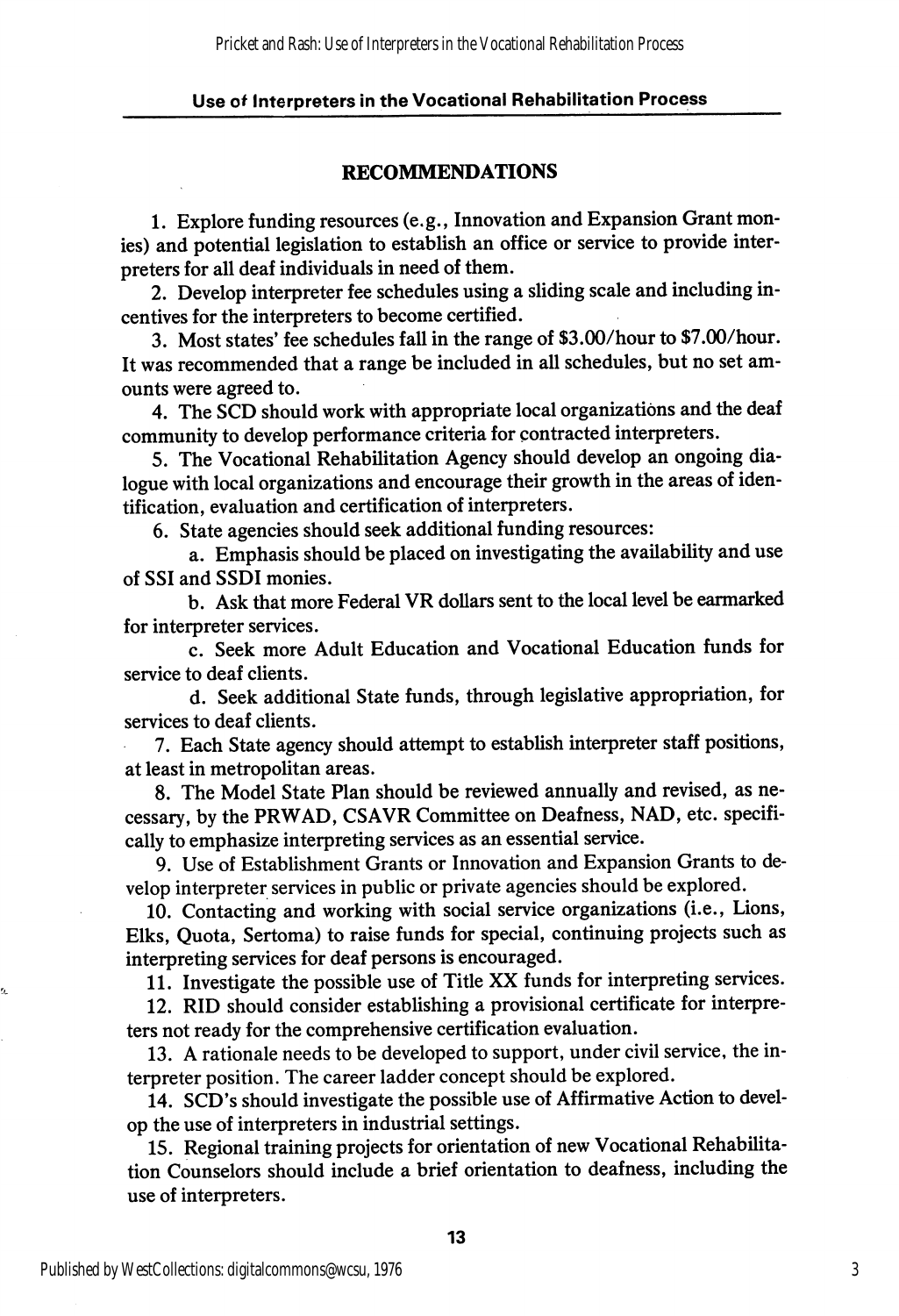16. State Vocational Rehabilitation agencies should encourage other state and private agencies to provide interpreter services without being dependent upon VR agency assistance.

17. The SCD should encourage the training and hiring of VR clients as in terpreters, if they appear to have the capabilities.

18. The SCD should take the initiative to inform his agency of the implica tions of the Individualized Written Rehabilitation Plan in working with the deaf client, especially as it relates to interpreter services.

19. State agencies should consider hiring and using an interpreter as a "floa ter" between several offices with deaf clients, especially in a dense urban area.

20. Each RSA Region should consider establishing a deaf advisory council which would include consumers, RCD's and educators.

21. The SCD should investigate the legal responsibility for the provision of interpreter services in colleges and universities.

### INTERPRETER REACTIONS

A number of interpreters were present during discussions and their reac tions were solicited and are briefly stated as follows:

1. In general, support for the recommendations was expressed.

2. Interpreters expressed the view that they would not like an "RID Certi fied Interpreters only" policy by a State agency.

3. Interpreters agreed that the client must have the right to refuse an inter preter.

4. They recommend using the State School for the Deaf as a resource for id entifying interpreters.

5. There needs to be more emphasis on ethics. No one seems to be taking the responsibility for this, according to the interpreters.

6. They strongly support the idea of educating deaf persons in the use of interpreters.

7. They feel that the VR agency must continue to emphasize and accept the interpreters should work closely with an experienced one to observe or be observed, ther the RID nor its state chapters can do this in the very near future.

8. The RCD's must make a point of asking the client for feedback on his interpreters.

9. They feel the interpreter should use a personal evaluation form to assess himself periodically.

10. The RCD should periodically observe the interpreter on the job. New interpreters should work closely with an esperienced one to observe or be observed.

11. They feel interpreters are frequently asked to assume responsibility be yond their skill level or outside of the area of interpreting.

12. They would like to see publications prepared and disseminated for col leges, courts, hospitals, etc. on the need and use of interpreters, with local re sources indentified.